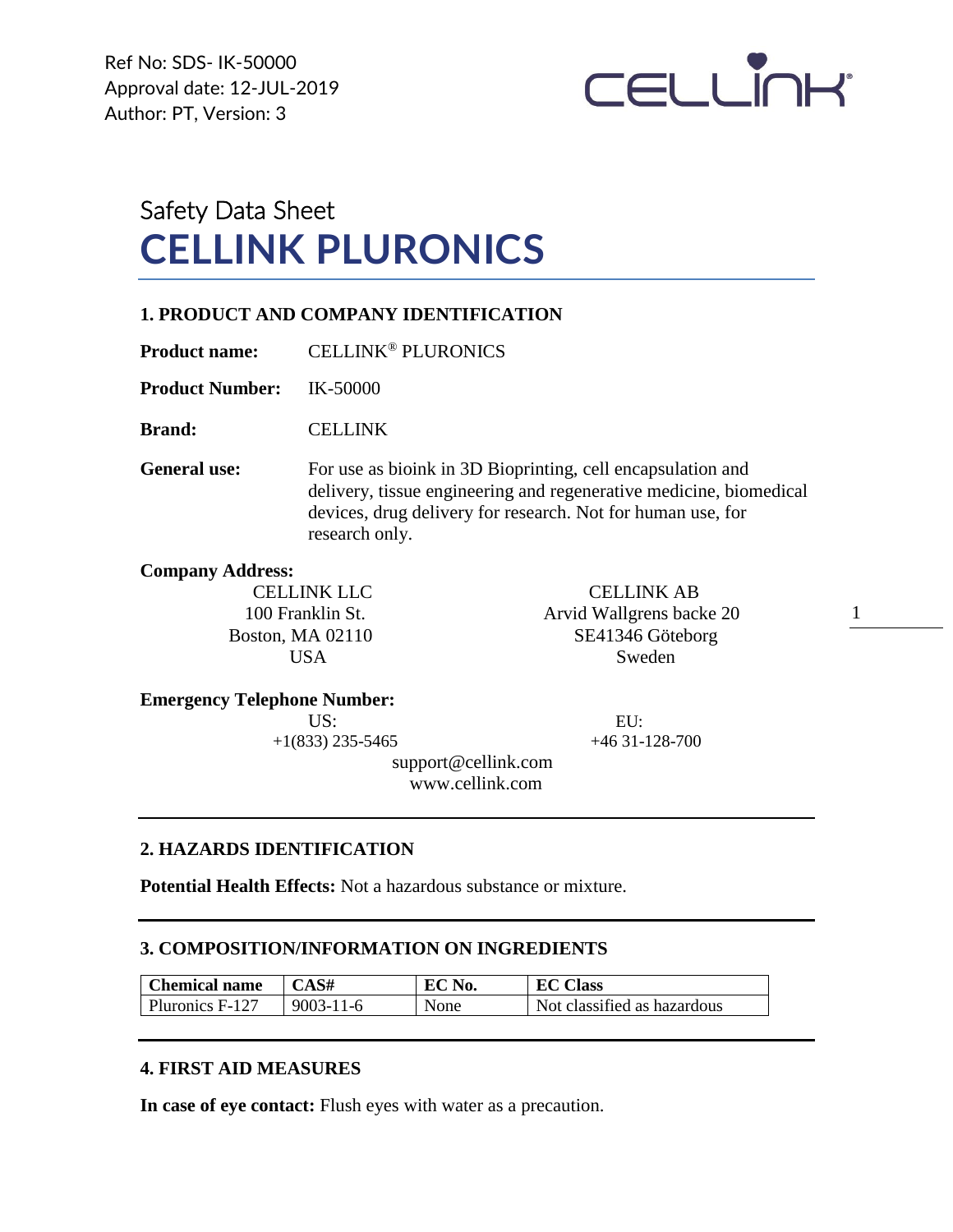**In case of skin contact:** Wash with soap and plenty of water.

**If swallowed:** Never give anything by mouth to an unconscious person. Rinse mouth with water.

**If inhaled:** If breathed in, move person into fresh air. If any breathing difficulty or discomfort occurs and persist, obtain medical attention.

**Notes to Medical Doctor:** This product has low oral and inhalation toxicity. It is not skin sensitizer and is non-irritating to the skin and eyes.

#### **5. FIRE FIGHTING MEASURES**

**Extinguishing Media:** Use water spray, alcohol-resistant foam, dry chemical, or carbon dioxide.

**Fire/Explosion Hazards:** No data available.

**Fire Fighting Procedures:** Wear self-contained breathing apparatus for firefighting if necessary.

**Flammable Limits:** No data available.

#### **6. ACCIDENTAL RELEASE MEASURES**

**Personal precautions, protective equipment, and emergency procedures:** Avoid dust formation. Avoid breathing vapors, mist or gas.

**Environmental precautions:** Do not let product enter drains.

**Methods and materials for containment and cleaning up:** Sweep up and shovel. Keep in suitable, closed containers for disposal.

#### **7. HANDLING AND STORAGE**

**Precautions for safe handling:** Further processing of solid materials may result in the formation of combustible dusts. The potential for combustible dust formation should be taken into consideration before additional processing occurs. Provide appropriate exhaust ventilation at places where dust is formed.

**Conditions for safe storage:** Keep container tightly closed in a dry and well-ventilated place. Keep in a dry place.

#### **8. EXPOSURE CONTROLS/PERSONAL PROTECTION**

**Exposure Limits:** N/A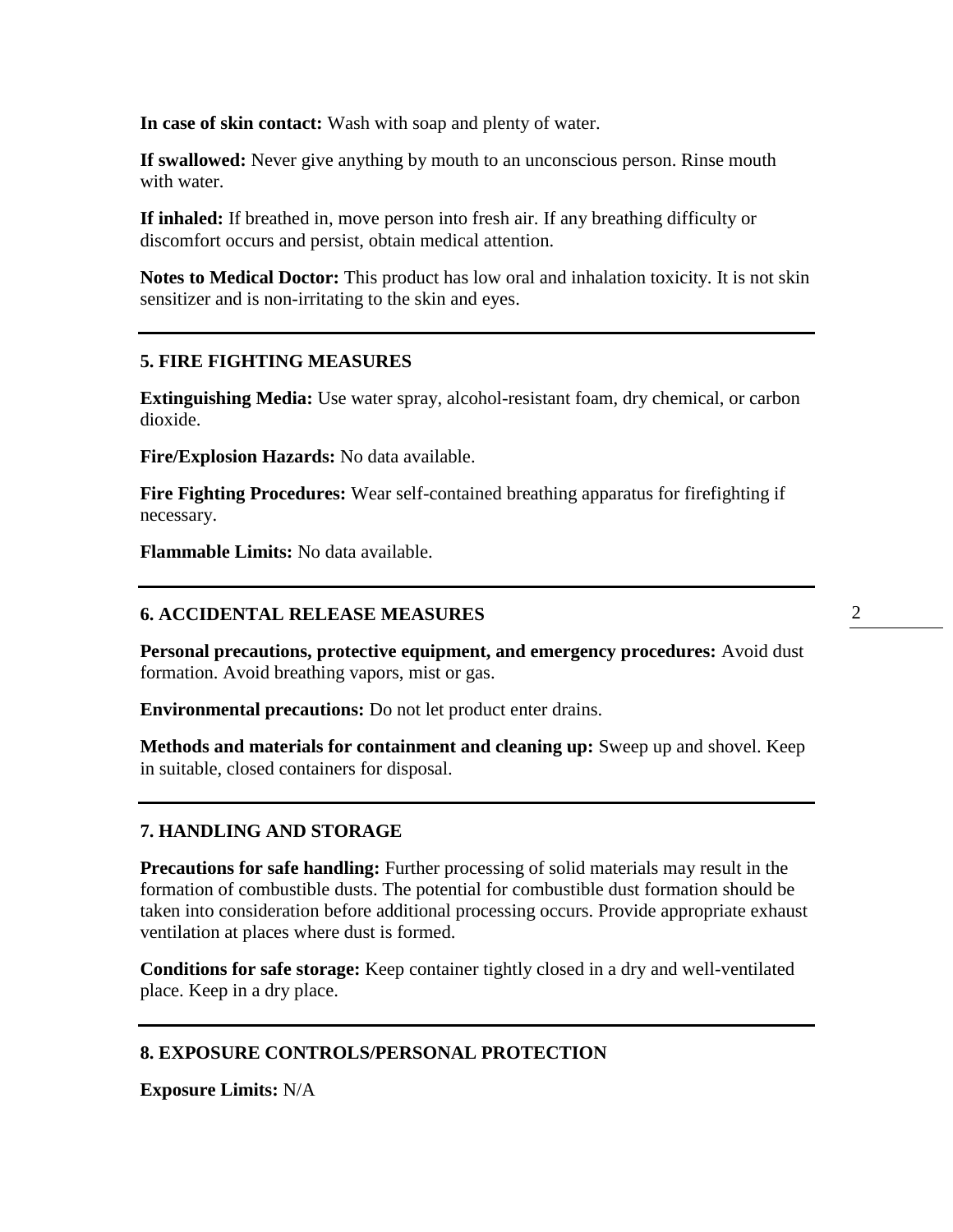#### **Personal Protection Equipment**

**Eyes and Face:** Use equipment for eye protection tested and approved under appropriate government standards such as NIOSH (US) or EN 166 (EU).

**Respiratory:** Respiratory protection is not required. Where protection from nuisance levels of dusts are desired, use type N95 (US) or P1 (EN143) dust masks. Use respirators and components tested and approved under appropriate government standards such as NIOSH (US) or CEN (EU).

**Protective Clothing:** Choose body protection in relation to its type, to the concentration and amount of dangerous substances, and to the specific workplace. The type of protective equipment must be selected according to the concentration and amount of the dangerous substance at the specific workplace.

**Gloves:** Handle with gloves. Gloves must be inspected prior to use. Use proper glove removal technique (without touching glove's outer surface) to avoid skin contact with this product. Dispose of contaminated gloves after use in accordance with applicable laws and good laboratory practices. Wash and dry hands.

Full contact

Material: Nitrile rubber Minimum layer thickness: 0.11 mm Break through time: 480 min Material tested: Dermatril® (KCL 740 / Aldrich Z677272, Size M) Splash contact Material: Nitrile rubber Minimum layer thickness: 0.11 mm Break through time: 480 min Material tested: Dermatril® (KCL 740 / Aldrich Z677272, Size M) data source: KCL GmbH, D-36124 Eichenzell, phone +49 (0)6659 87300, e-mail sales@kcl.de, test method: EN374

If used in solution, or mixed with other substances, and under conditions which differ from EN 374, contact the supplier of the CE approved gloves. This recommendation is advisory only and must be evaluated by an industrial hygienist and safety officer familiar with the specific situation of anticipated use by our

3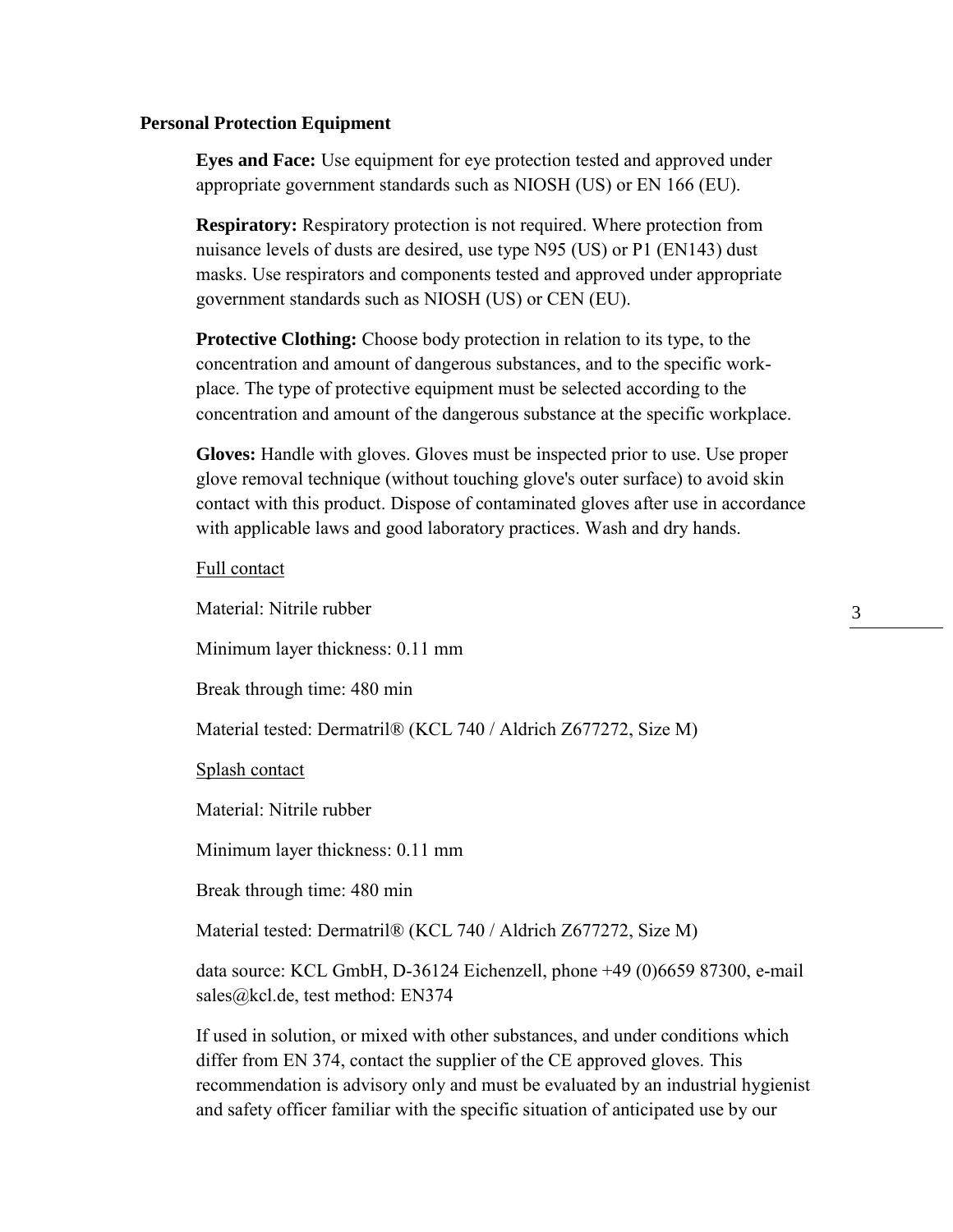customers. It should not be construed as offering an approval for any specific use scenario.

| 9. PHYSICAL AND CHEMICAL PROPERTIES. |  |  |  |  |
|--------------------------------------|--|--|--|--|
| Transparent gel                      |  |  |  |  |
| <b>Upper/lower flammability:</b> N/A |  |  |  |  |
| Odorless                             |  |  |  |  |
| N/A                                  |  |  |  |  |
| N/A                                  |  |  |  |  |
| N/A                                  |  |  |  |  |
| $6.5 - 7.4$                          |  |  |  |  |
| $1$ g/mL                             |  |  |  |  |
| N/A                                  |  |  |  |  |
| Water dispersion and solution        |  |  |  |  |
| N/A                                  |  |  |  |  |
| N/A                                  |  |  |  |  |
| N/A                                  |  |  |  |  |
| N/A                                  |  |  |  |  |
| N/A                                  |  |  |  |  |
| N/A                                  |  |  |  |  |
| N/A                                  |  |  |  |  |
| 2-300 000 Pa·s                       |  |  |  |  |
|                                      |  |  |  |  |

 $4 \quad \qquad$ 

## **10. STABILITY AND REACTIVITY**

| <b>Conditions to avoid:</b>                                                                        | Freezing                         |
|----------------------------------------------------------------------------------------------------|----------------------------------|
| <b>Reactivity:</b>                                                                                 | No data available                |
| <b>Stability:</b><br>conditions. Contains the following stabilizer(s): BHT ( $>= 0$ - $<= 0.01$ %) | Stable under recommended storage |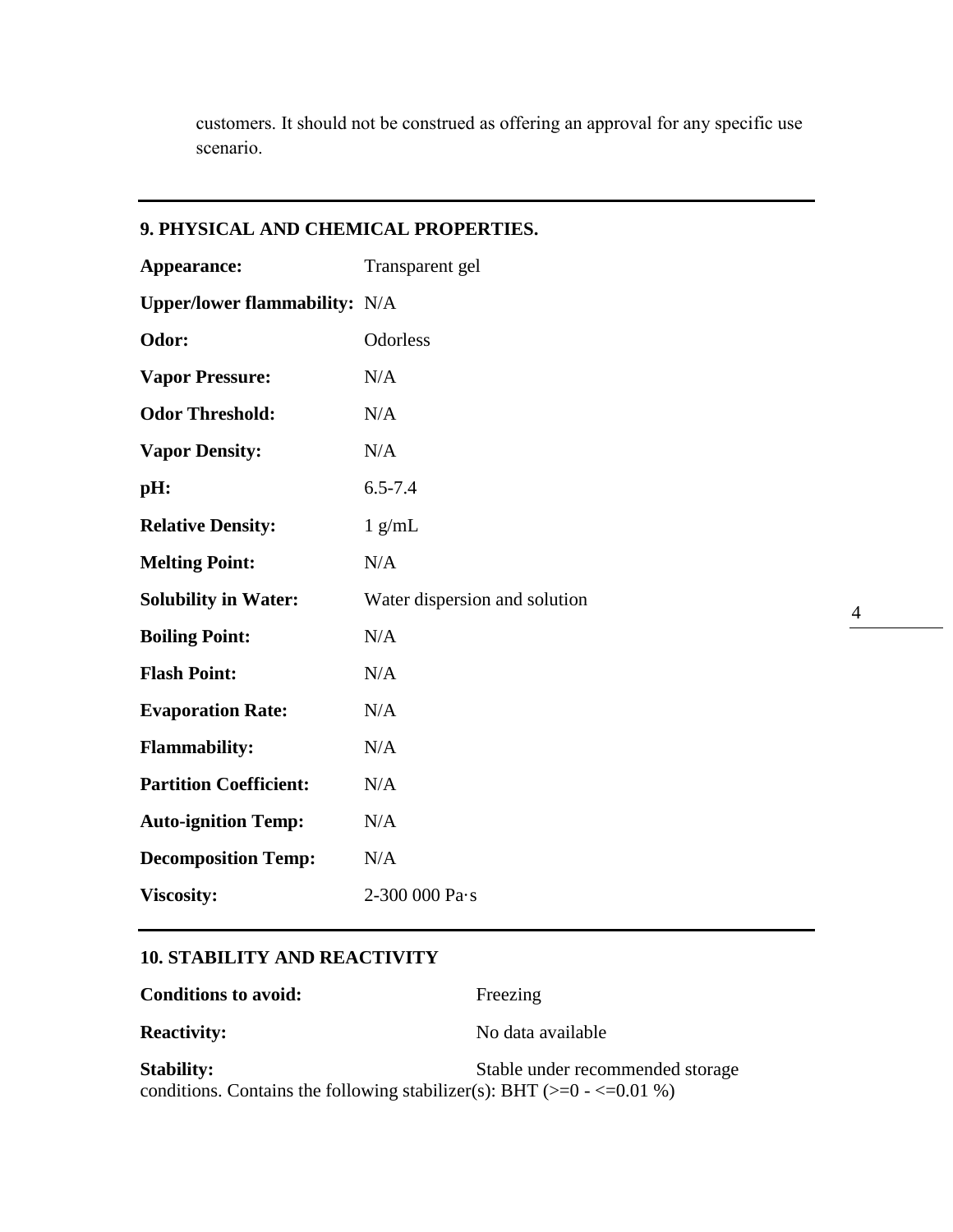| <b>Possibility of hazardous reactions:</b> | No data available.                   |
|--------------------------------------------|--------------------------------------|
| Incompatible materials:                    | Strong oxidizing agents              |
| <b>Hazardous decomposition products:</b>   | Under fire conditions: carbon oxides |

#### **11.TOXICOLOGICAL INFORMATION**

**Acute toxicity:**

**LD50 Oral:** Rat – 9,380 mg/kg

**LD50 Oral:** Mouse – 15,000 mg/kg

**Inhalation:** No data available.

**LD50 Dermal:** Rabbit – 20,000 mg/kg

**Skin Corrosion/irritation**:

Skin- Rabbit. Result: Mild skin irritation for 24 hours.

**Serious eye damage/eye irritation:**

Eyes- Rabbit. Result: Mild eye irritation for 24 hours.

**Germ cell mutagenicity**: Tests on bacterial or mammalian cell cultures did not show mutagenic effects.

#### **Carcinogenicity:**

NTP: No component of this product present at levels greater than or equal to 0.1% is identified as a known or anticipated carcinogen by NTP.

IARC: No component of this product present at levels greater than or equal to 0.1% is identified as Aldrich - W201502 Page 5 of 6 probable, possible or confirmed human carcinogen by IARC.

OSHA: No component of this product present at levels greater than or equal to 0.1% is identified as a carcinogen or potential carcinogen by OSHA.

**Reproductive toxicity**: No data available **Specific target organ toxicity - single exposure**: No data available **Specific target organ toxicity - repeated exposure:** No data available **Aspiration hazard**: No data available **Additional Information**: RTECS: MD0911050.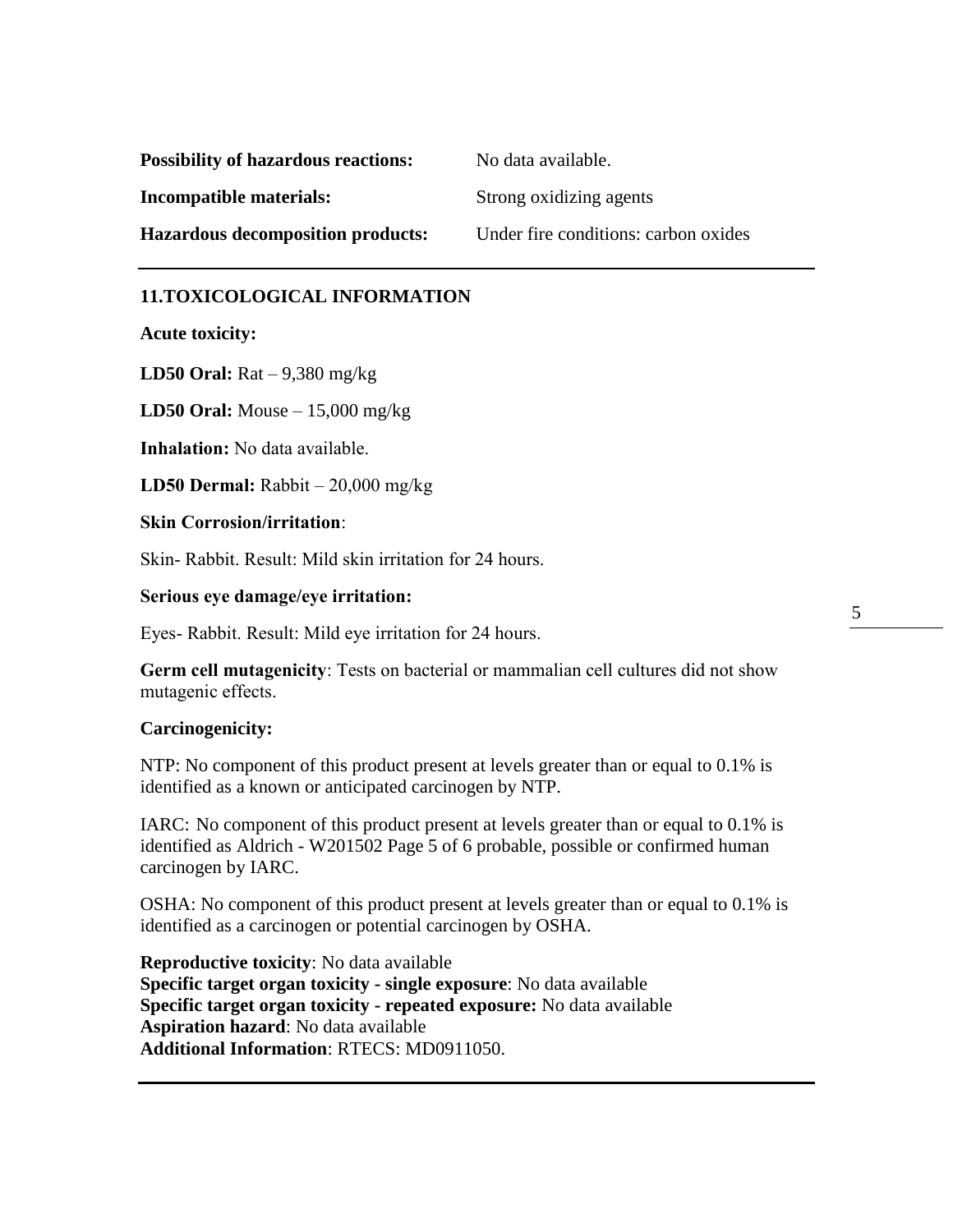### **12. ECOLOGICAL INFORMATION**

#### **Toxicity:**

Toxicity to fish: Static test LC50 – other fish: 10,000 mg/l for 96 hours (OECD Test Guideline 203)

**Persistence and degradability:** No data available.

**Bioaccumulative potential:** Bioaccumulation is unlikely.

**Mobility in soil:** No data available.

**Results of PBT and vPvB assessment:** PBT/vPvB assessment not available as chemical safety assessment not required/not conducted

**Other adverse effects:** No data available.

#### **13. DISPOSAL CONSIDERATIONS**

**Waste treatment methods:**

**Product**: Offer surplus and non-recyclable solutions to a licensed disposal company.

**Contaminated packaging**: Dispose of as unused product.

## 6

#### **14. TRANSPORT INFORMATION**

**U.S. Department of Transportation (DOT):** Not dangerous goods

**International Maritime Dangerous Goods (IMDG):** Not dangerous goods

**ADR – European agreement concerning the international carriage of dangerous goods by road** 

Additional information: Not regulated.

**Other information:** N/A

### **15. REGULATORY INFORMATION**

**SARA 302 Components:** No chemicals in this material are subject to the reporting requirements of SARA Title III, Section 302.

**SARA 313 Components:** This material does not contain any chemical components with known CAS numbers that exceed the threshold (De Minimis) reporting levels established by SARA Title III, Section 313.

**SARA 311/312 Hazards**: No SARA Hazards